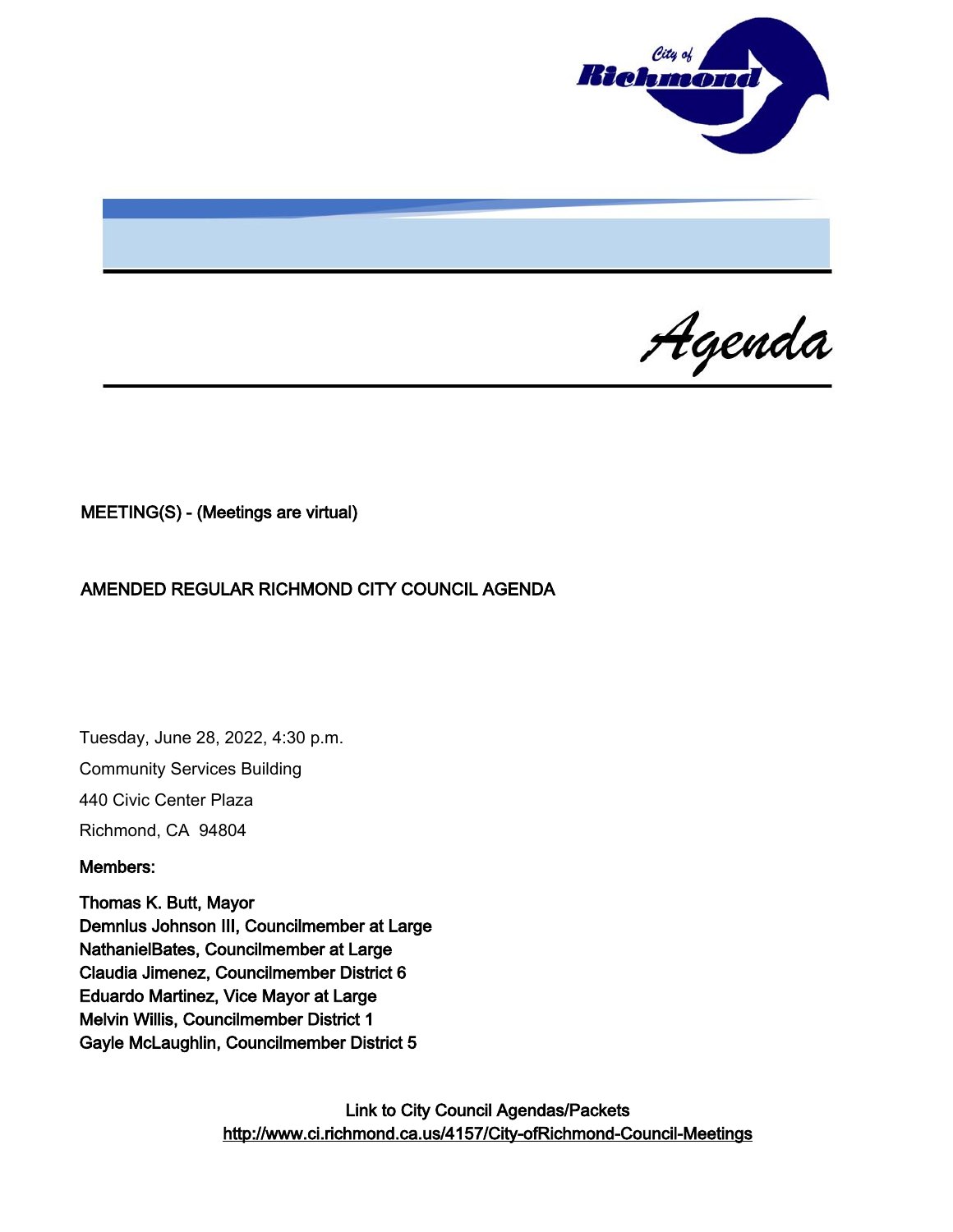# Register to receive notification of new agendas, etc. <http://www.ci.richmond.ca.us/list.aspx>

# CORONAVIRUS DISEASE (COVID-19) ADVISORY

PURSUANT to the Governor of the State of California's Assembly Bill 361 and in the interest of the public health and safety, attendance at the City of Richmond City Council meeting will be limited to Council members, essential City of Richmond staff, and members of the news media. Public comment will be confined to items appearing on the agenda and will be limited to the methods provided below.

## How to watch the meeting from home:

- 1. KCRT Comcast Channel 28 or AT&T Uverse Channel 99
- 2. Livestream online at <http://www.ci.richmond.ca.us/3178/KCRT-Live>

Public comment may be submitted by mail, eComment, email and/or Zoom video conference in the manner that follows, provided that no member of the public may submit more than one verbal comment per agenda item.

Via mail: received by 1:00 p.m. the day of the meeting, sent to 450 Civic Center Plaza, 3rd Floor, Office of the Clerk, Richmond, CA 94804.

Via eComments: eComments are available once an agenda is published. Locate the meeting in "upcoming meetings" and click the comment bubble icon. Click on the item you wish to comment on. eComments can be submitted when the agenda is published and until the conclusion of public comments for the agenda item. eComments can be viewed by the City Council and members of the public as they are submitted. Email your comment to [cityclerkdept@ci.richmond.ca.us](mailto:cityclerkdept@ci.richmond.ca.us) should you have difficulty submitting an eComment during a meeting.

Via email: to [cityclerkdept@ci.richmond.ca.us](mailto:cityclerkdept@ci.richmond.ca.us) by 1:00 p.m. the day of the meeting.

Emails MUST contain in the subject line 1) public comments – Open Session prior to Closed Session; 2) public comments – Open Forum; or 3) public comments agenda item #\_\_ [include the agenda item number]. All such email with correctly labeled subject lines will be posted on-line and emailed to the City Council before the meeting is called to order. Email received after 1:00 p.m. will be posted on-line following the meeting as part of the supplemental materials attached to the meeting minutes.

Via Zoom by video conference: for Open Session and City Council: Please click the link below to join the webinar:

https://zoom.us/j/99312205643?pwd=MDdqNnRmS2k4ZkRTOWhlUldQOUF1Zz09 Passcode: ccmeeting

By iPhone one-tap: US: +16699006833,,99312205643# or +13462487799,,99312205643# By Telephone: Dial (for higher quality, dial a number based on your current location): US: +1 669 900 6833 or +1 346 248 7799 or +1 253 215 8782 or +1 312 626 6799 or +1 929 205 6099 or +1 301 715 8592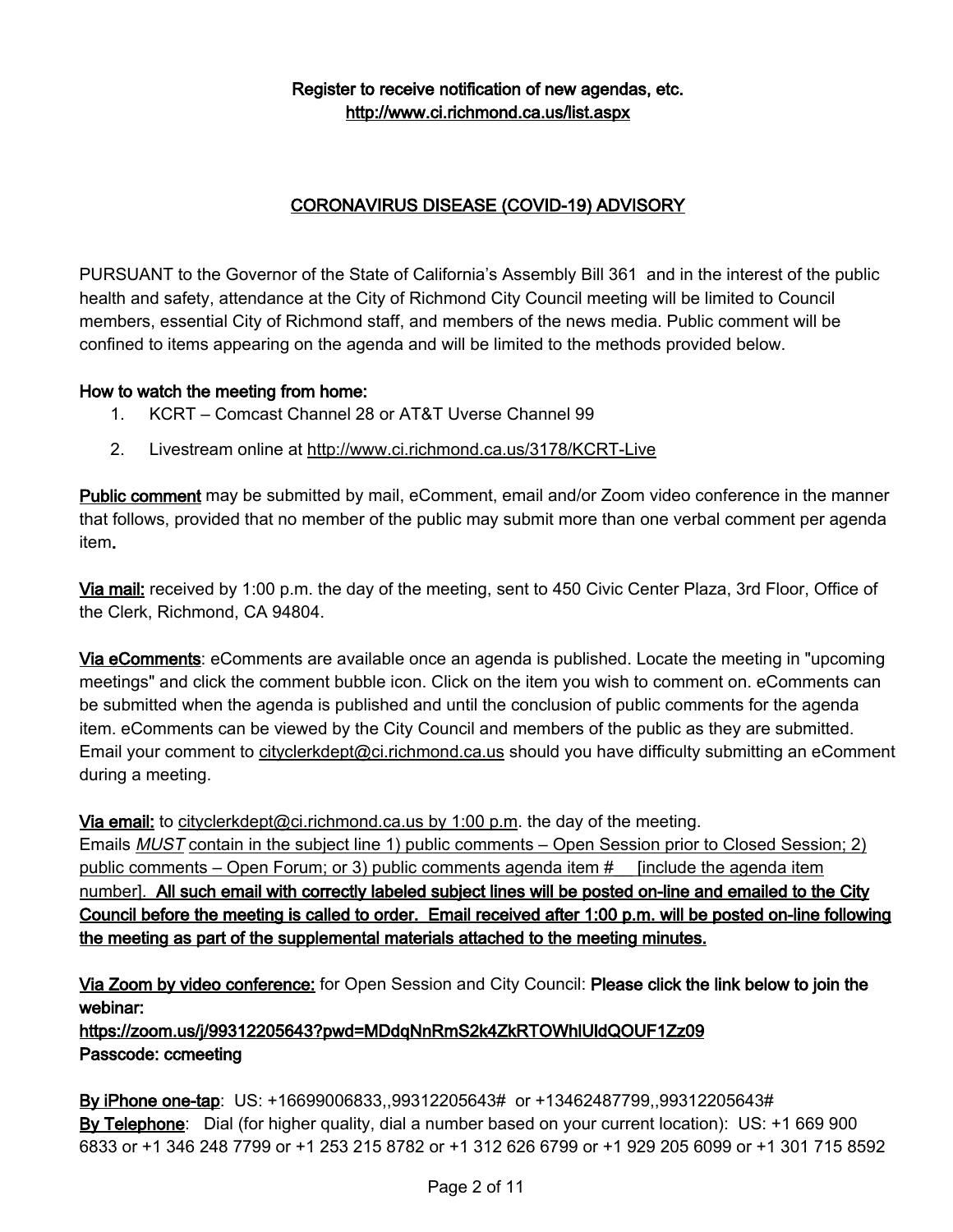Webinar ID: 993 1220 5643 International numbers available: <https://zoom.us/u/aehrwCgISx>

To comment by video conference: click on the Participants button at the bottom of your screen and select the "Raise Your Hand" button to request to speak when Public Comment is being asked for. When called upon, press the unmute button. After the allotted time, you will then be re-muted. \*\*

To comment by phone: you will be prompted to "Raise Your Hand" by pressing "\*9" to request to speak when Public Comment is asked for. When called upon, you will be asked to unmuted by pressing \*6. After the allotted time, you will then be re-muted. Instructions of how to raise your hand by phone are available at:

[https://support.zoom.us/hc/en-us/articles/201362663 -Joining-a-meeting-by-phone.](https://support.zoom.us/hc/en-us/articles/201362663%20-Joining-a-meeting-by-phone.) \*\*

\*\*The mayor will announce the agenda item number and open public comment when appropriate.

The City cannot guarantee that its network and/or the site will be uninterrupted. To ensure that the City Council receives your comments, you are strongly encouraged to submit your comments in writing in advance of the meeting.

# AB 361 Procedures in the Event of Technical Difficulties: In the event the meeting broadcast is disrupted, or if a technical issue on the agency's end disrupts public participation, the legislative body board cannot take any further action on the agenda until the technical issue is resolved.

Properly labeled public comments will be considered a public record, put into the official meeting record, available after the meeting as supplemental materials, and will be posted as an attachment to the meeting minutes when the minutes are posted: [http://www.ci.richmond.ca.us/Archive.aspx?AMID=31.](http://www.ci.richmond.ca.us/Archive.aspx?AMID=31)

Procedures for Removing Items from the Consent Calendar: Members of the public who request to remove an item from the consent calendar must first discuss the item with a staff member by phone or a back-andforth email discussion, and state the name of the staff member when requesting removal of the item from the consent calendar (by 2 p.m. the day of the meeting).

Any member of the City Council who would like to remove an item from the consent calendar must notify the appropriate staff person and the City Clerk's Office prior to the meeting. Although members of the City Council are encouraged to ask questions and share concerns with staff ahead of the meeting, they are not required to do so.

The Clerk's Office must be informed of any requests to remove items from the Consent Calendar. Items removed from the Consent Calendar shall be placed at the end of the agenda for consideration.

Accessibility for Individuals with Disabilities: Upon request, the City will provide for written agenda materials in appropriate alternative formats, or disability-related modification or accommodation, including auxiliary aids or services and sign language interpreters, to enable individuals with disabilities to participate in and provide comments at/related to public meetings. Please submit a request, including your name, phone number and/or email address, and a description of the modification, accommodation, auxiliary aid, service or alternative format requested at least two days before the meeting. Requests should be emailed to [cityclerkdept@ci.richmond.ca.us](mailto:cityclerkdept@ci.richmond.ca.us) or submitted by phone at 510-620-6513, ext. 9, or 510-620-6509.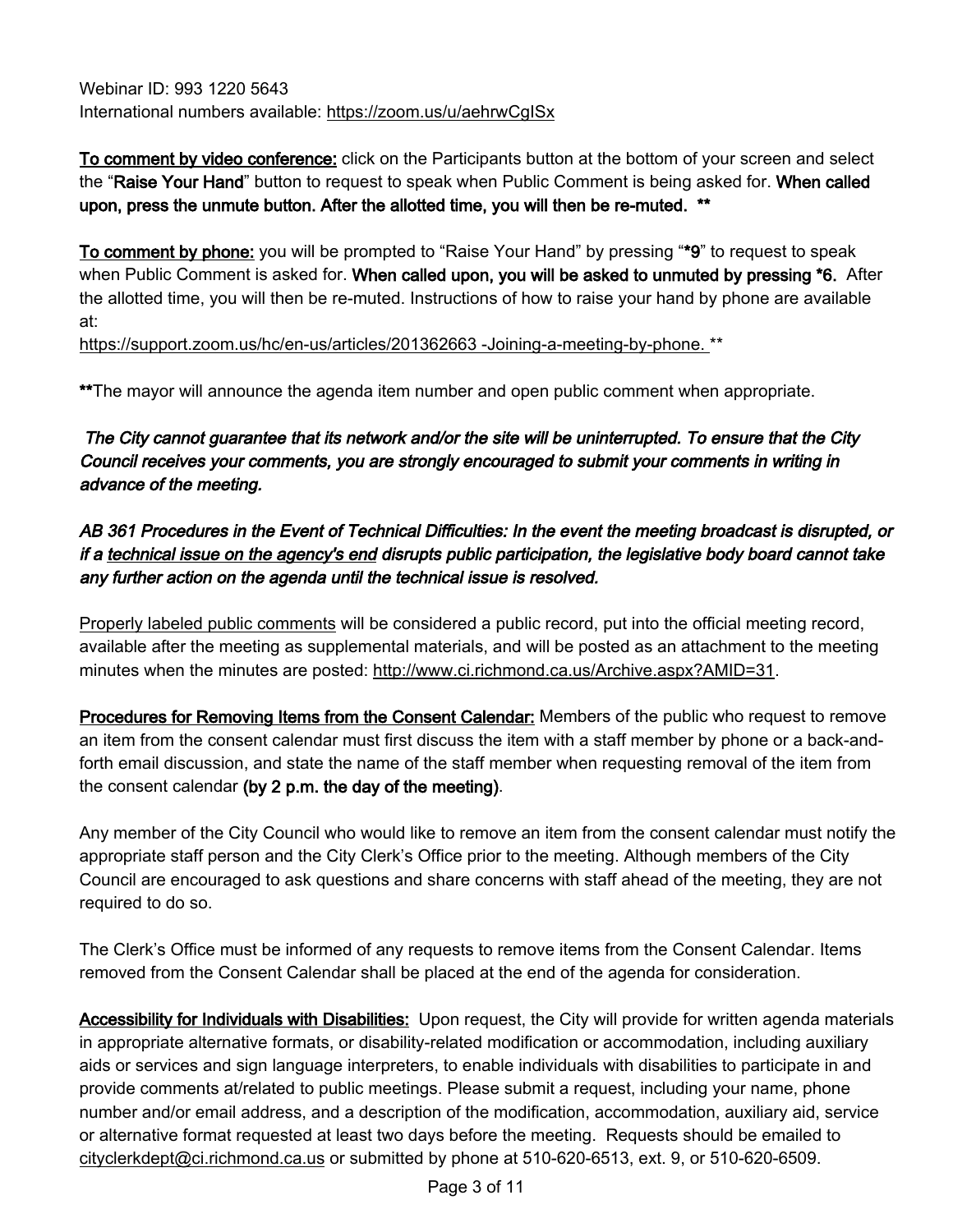Requests made by mail to City Clerk's Office, City Council meeting, 450 Civic Center Plaza, Richmond, CA 94804 must be received at least two days before the meeting. Requests will be granted whenever possible and resolved in favor of accessibility.

**Effect of Advisory on In-person public participation:** During the pendency of Assembly Bill 361, the language in this Advisory portion of the agenda supersedes any language contemplating in-person public comment.

Disclaimer: The City Clerk's Office translates agendas to enhance public access. Translated agendas are provided as a courtesy and do not constitute legal notice of the meeting or items to be discussed. In case of discrepancy, the English agenda will prevail.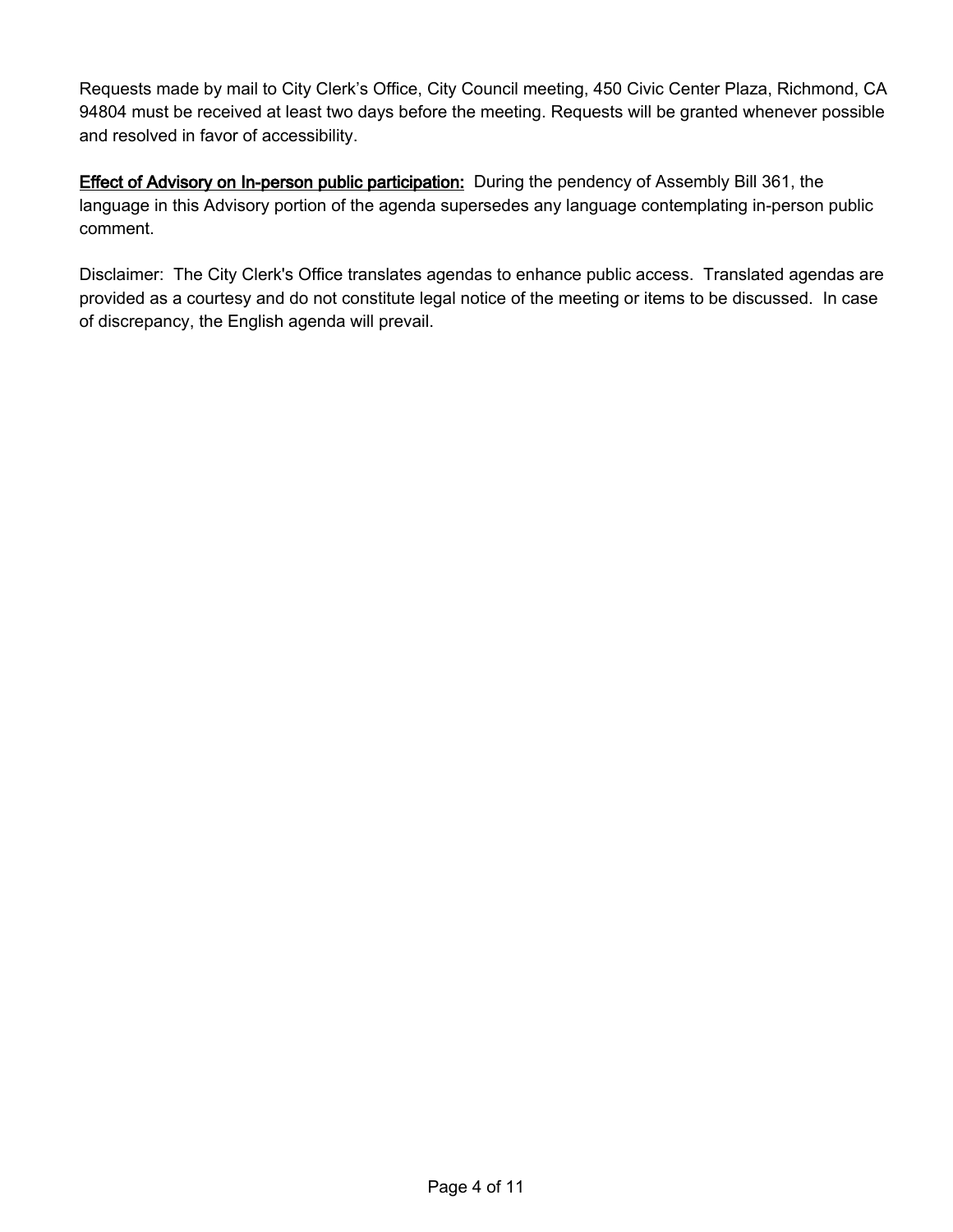# A. OPEN SESSION TO HEAR PUBLIC COMMENT BEFORE CLOSED SESSION

4:30 p.m.

B. ROLL CALL

.

C. CLOSED SESSION

#### C.1. CONFERENCE WITH LEGAL COUNSEL - EXISTING LITIGATION (paragraph (1) of Subdivision [d] of Government Code Section 54956.9)

- Winehaven Legacy LLC v. City of Richmond, et al.
- The Guidiville Rancheria of California et al. v. USA et al.
- City of Long Beach v. Monsanto Co.

#### C.2. CONFERENCE WITH LEGAL COUNSEL - ANTICPATED LITIGATION (initiation of litigation pursuant to paragraph (4) of Subdivision (d) of Government Code Section 54956.9)

• Riggers Loft Wine Company

#### C.3. CONFERENCE WITH LABOR NEGOTIATORS (Government Code Section 54957.6)

• Agency Representatives: Jaclyn Gross, Teresa Fairbanks, and Anil Comelo

Employee organizations:

- 1. SEIU Local 1021 Full Time Unit and Part Time Unit
- 2. IFPTE Local 21 Mid-Level Management Unit and Executive Management Units
- 3. Richmond Police Officers Association RPOA
- 4. Richmond Police Management Association RPMA
- 5. IAFF Local 188
- 6. Richmond Fire Management Association RFMA

#### C.4. CONFERENCE WITH REAL PROPERTY NEGOTIATOR (Government Code Section 54956.8)

• Property: 1324 Canal Boulevard (General Warehouse, Port of Richmond) Agency negotiator: Lizeht Zepeda Negotiating parties: Richmond Grown Under negotiation: Price and terms of payment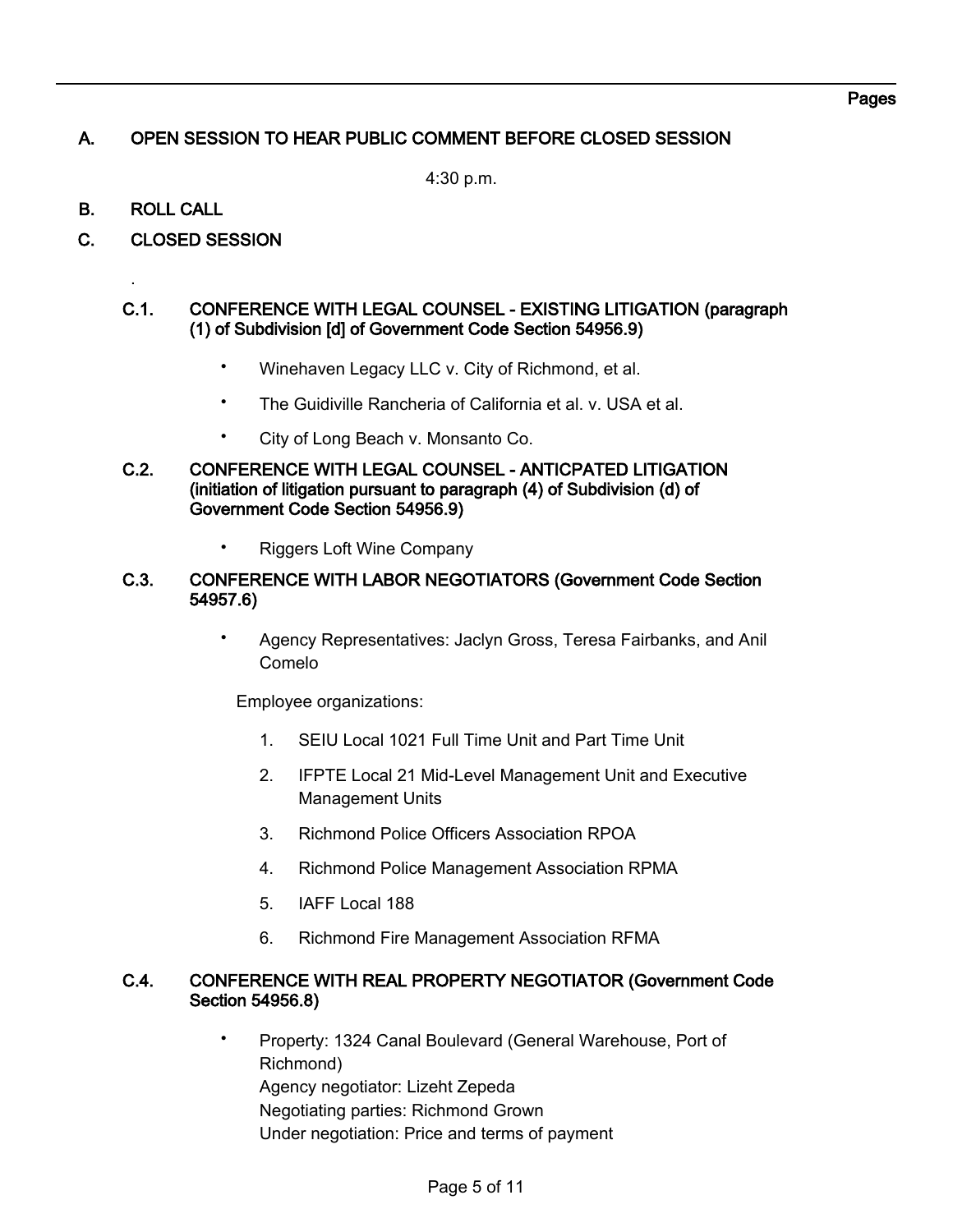D. PUBLIC COMMENT BEFORE CLOSED SESSION

\_\_\_\_\_\_\_\_\_\_\_\_\_\_\_\_\_\_\_\_\_\_\_\_\_\_\_\_\_\_\_\_\_\_\_\_\_\_\_\_\_\_\_\_\_\_\_\_\_\_\_\_\_\_\_\_

E. ADJOURN TO CLOSED SESSION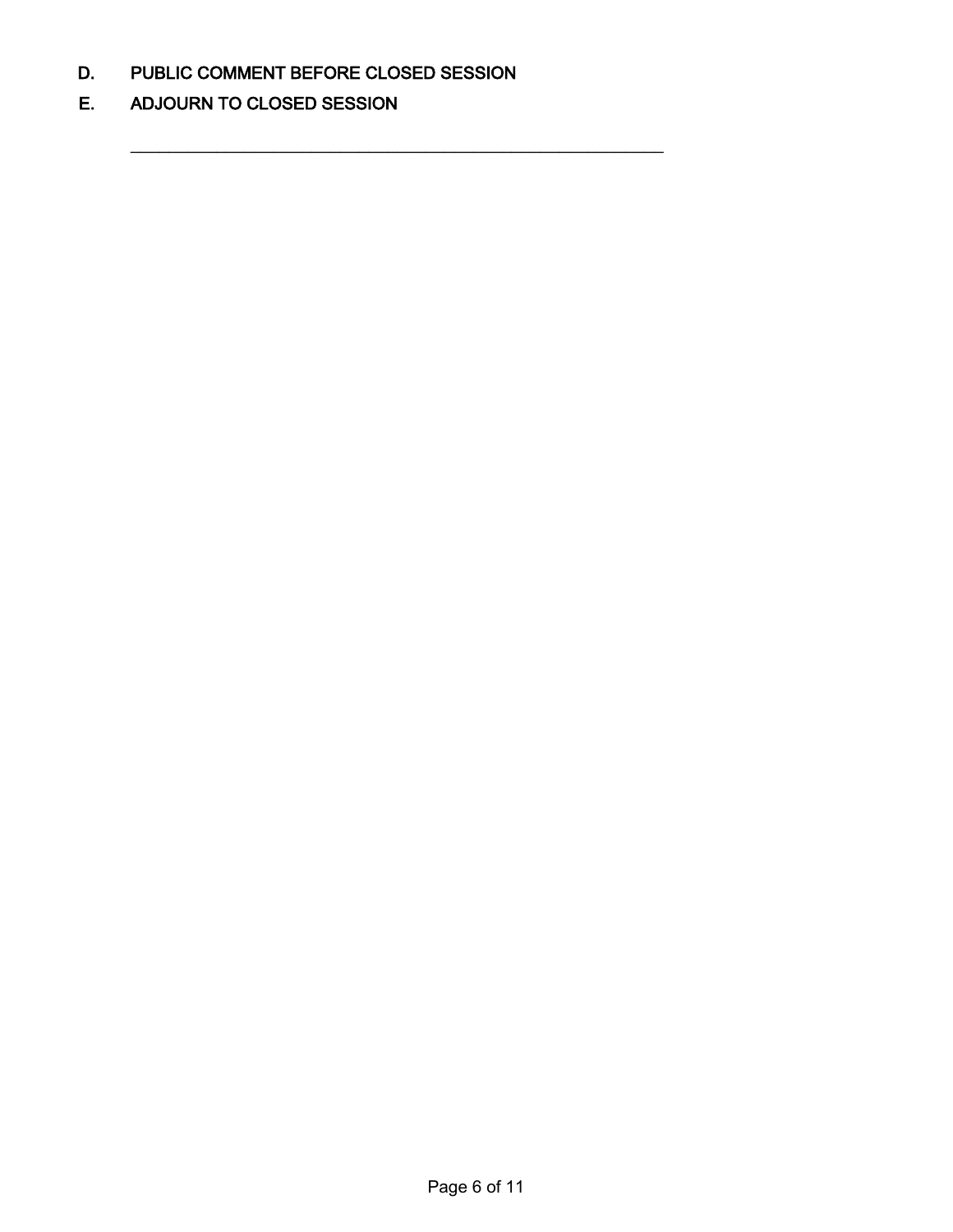# F. AMENDED REGULAR MEETING OF THE RICHMOND CITY COUNCIL AGENDA

6:30 p.m.

- G. ROLL CALL
- H. PUBLIC COMMENT INSTRUCTIONAL VIDEO
- I. STATEMENT OF CONFLICT OF INTEREST
- J. AGENDA REVIEW
- K. REPORT FROM THE CITY ATTORNEY OF FINAL DECISIONS MADE DURING CLOSED SESSION
- L. REPORT FROM THE CITY MANAGER (public comment allowed under Open Forum)
- M. CRIME REPORT FROM POLICE CHIEF 4th Tuesday (public comment allowed under Open Forum)
- N. OPEN FORUM FOR PUBLIC COMMENT
- O. CITY COUNCIL CONSENT CALENDAR
	- O.1. City Attorney's Office

#### O.1.a. Approval of Fourth Amendment to Liebert Cassidy Whitmore Legal Services Agreement

APPROVE the Fourth Amendment to the legal services agreement with Liebert Cassidy Whitmore for the continuation of labor negotiations and other legal services, in the amount of \$50,000, for a new total contract amount not to exceed \$1,085,000, and extending the term six months through December 31, 2022 – City Attorney's Office (Jaclyn Gross 510-620-6709)

## O.1.b. Approval of two Legal Services Agreement amendments with the law firms of (1) Holland & Knight and (2) Maloney Employment Law for a total amount of \$200,000

APPROVE amendments to two legal service agreements with the law firms of (1) Holland & Knight and (2) Maloney Employment Law, for a total amount of \$200,000, for a term from June 28, 2022 to June 30, 2023– City Attorney's Office (Dave Aleshire 510-620-6509).

## O.1.c. Ordinance to Revise and Amend Richmond Municipal Code Chapter 12.30

ADOPT an ordinance (second reading) amending Richmond Municipal Code Chapter 12.30 ("Video Service Provider, Utility and Special District Encroachments") by incorporating Chapter 12.29 ("Street Opening and Pavement Restoration Regulations"); adding provisions that address private landowner encroachments into the public Right-of-Way (ROW); easements; and street vacations; retitling Chapter 12.30 "Encroachments and Easements," and rescinding Chapter 12.29 in its entirety - City Attorney's Office/Public Works Department (Dave Aleshire 510-620-6509/Joe Leach 510- 620-3008).

123

69

12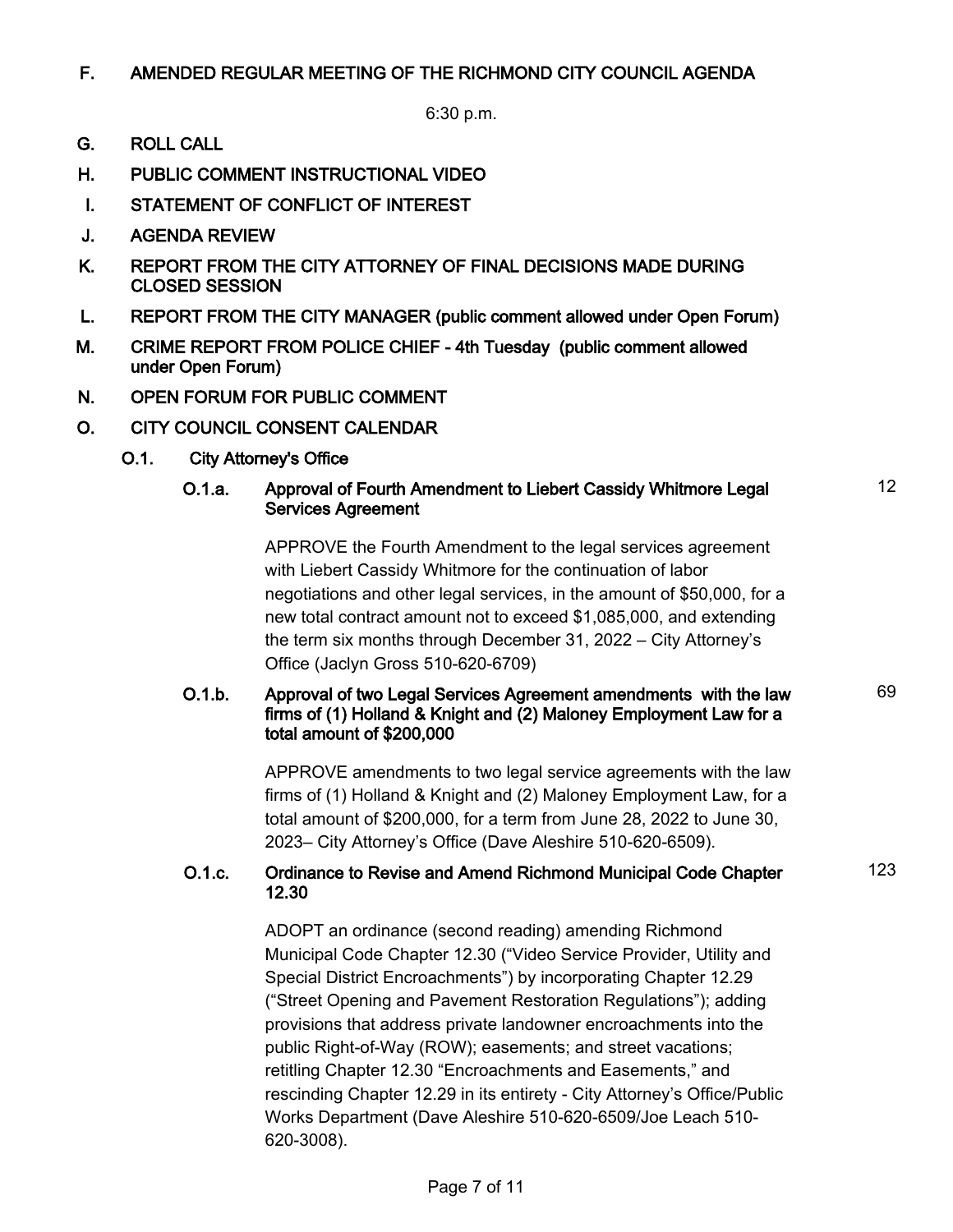# O.2. City Clerk's Office

# O.2.a. City Council Minutes 291

APPROVE the minutes of the June 14, 2022, Richmond City Council Special Closed Session - City Clerk's Office (Pamela Christian 510- 620-6513).

## O.3. Community Development

# O.3.a. Surplus Land Act Resolution for OBAG funding 292

ADOPT a resolution to affirm compliance with the Surplus Land Act (as amended by Assembly Bill 2135) to satisfy requirements of the Metropolitan Transportation Commission (MTC) for its One Bay Area Grant (OBAG) program – Community Development Department (Lina Velasco 510-620-6841).

#### O.4. Human Resources

## O.4.a. Proposed 6-Month Extension Contract with Acclamation Insurance Management Services, Inc. to Continue Serving as the City's Third-Party Administrator of Workers' Compensation Claims.

APPROVE a third contract amendment with Acclamation Insurance Management Services, Inc. to continue serving as the City's thirdparty administrator of workers' compensation claims, for a total payment limit not to exceed \$314,386, and extending the term sixmonths through December 31, 2022 – Human Resources Department (Laura Marquez 510-620-6974).

# O.4.b. Contract Amendment with George Hills Company, Inc. to Continue to Provide Third-Party Administration (TPA) of General Liability Claims Received by the City

APPROVE a six-month contract amendment with George Hills Company, increasing the amount of the contract by \$88,560, for a total amount not to exceed \$598,560 to continue to provide third party administration of general liability claims received by the City, with an extended term ending December 31, 2022 - Human Resources Department (Laura Marquez 510-620-6974).

# O.5. Mayor's Office

# O.5.a. Appointment(s) to the Economic Development Commission 593

APPROVE appointment(s) to the Economic Development Commission: APPOINT Daniel Heiss, new appointment, seat #2, filing an unexpired term with an expiration date of March 30, 2024; Andrea Portillo- Knowles, re-appointment, seat #15, term expiration date of March 30, 2025 – Mayor's Office (Mayor Tom Butt 510-620- 6503).

383

518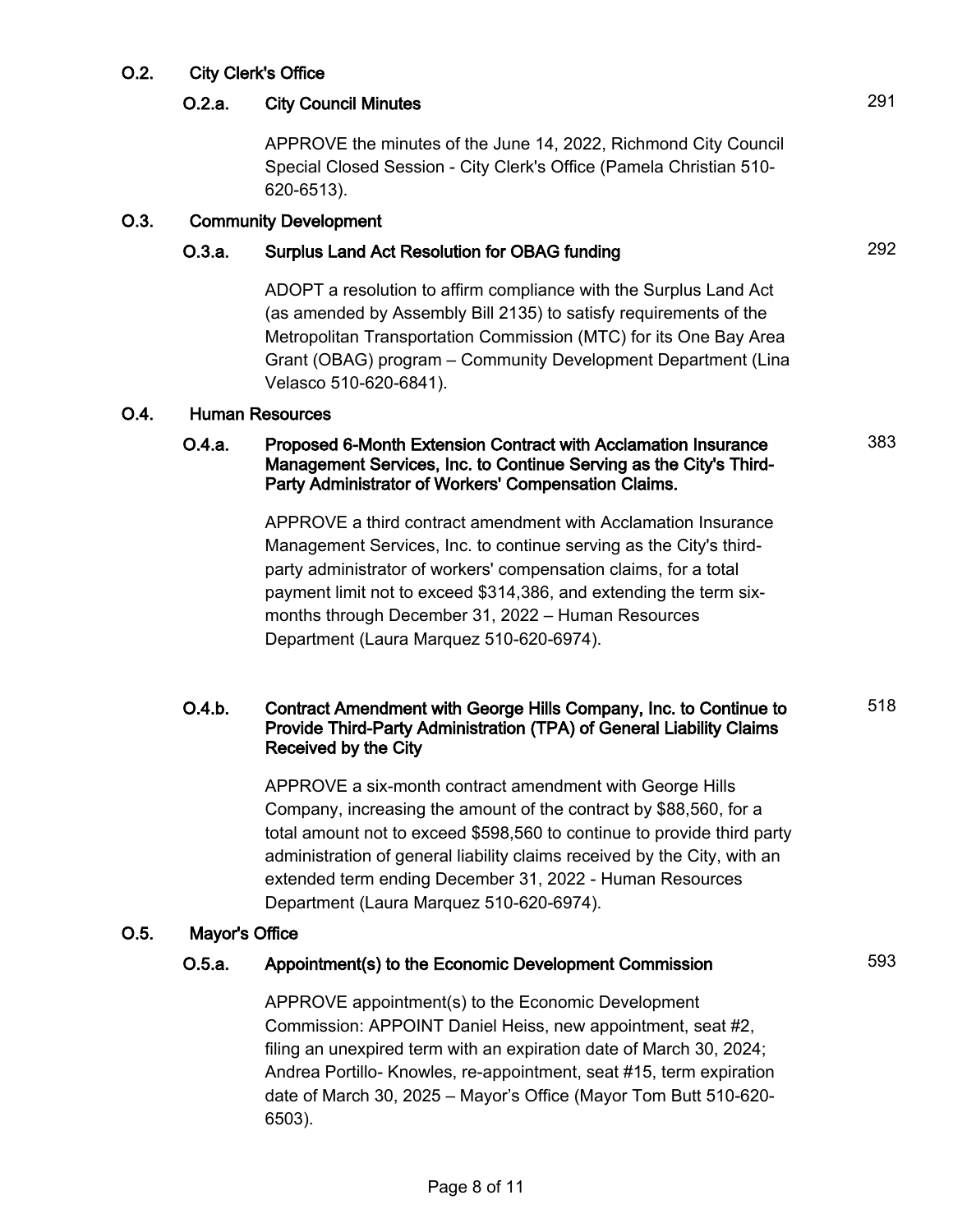|      | O.5.b.                   | Appointment(s) to the Human Rights and Human Relations<br>Commission                                                                                                                                                                                                                                                                                                                                                                                                                                | 597 |
|------|--------------------------|-----------------------------------------------------------------------------------------------------------------------------------------------------------------------------------------------------------------------------------------------------------------------------------------------------------------------------------------------------------------------------------------------------------------------------------------------------------------------------------------------------|-----|
|      |                          | APPROVE appointment(s) to the Human Rights and Human<br>Relations Commission; APPOINT Reza Yazdi, re-appointment, seat<br>#4, term expiration date March 30, 2025; Rabia Watson, new<br>appointment, seat #5, filing an unexpired term with an expiration date<br>of March 30, 2025 - Mayor's Office (Mayor Tom Butt 510-620-6503).                                                                                                                                                                 |     |
|      | O.5.c.                   | Appointment(s) to the Commission on Aging                                                                                                                                                                                                                                                                                                                                                                                                                                                           | 601 |
|      |                          | APPROVE appointment(s) to the Commission on Aging: APPOINT<br>Michelle Hayes, re-appointment, seat #13, term expiration date May<br>19, 2026 - Mayor's Office (Mayor Tom Butt 510-620-6503).                                                                                                                                                                                                                                                                                                        |     |
|      | O.5.d.                   | Appointment(s) to the Recreation and Parks Commission                                                                                                                                                                                                                                                                                                                                                                                                                                               | 604 |
|      |                          | APPROVE appointment(s) to the Recreation and Parks Commission:<br>APPOINT Eleanor Thompson, re-appointment, seat #5, term<br>expiration date October 26, 2024 - Mayor's Office (Mayor Tom Butt<br>510-620-6503).                                                                                                                                                                                                                                                                                    |     |
|      | 0.5.e.                   | Vacant Seats on Richmond Boards, Commissions and Committees                                                                                                                                                                                                                                                                                                                                                                                                                                         | 606 |
|      |                          | ANNOUNCE recent resignation from City of Richmond boards,<br>commissions, and committees; and ANNOUNCE vacancies as of,<br>June 21, 2022, and ask that interested individuals send applications<br>to the City Clerk - Mayor's Office (Tom Butt 510-620-6503).                                                                                                                                                                                                                                      |     |
| O.6. | <b>Police Department</b> |                                                                                                                                                                                                                                                                                                                                                                                                                                                                                                     |     |
|      | O.6.a.                   | Proposed Agreement for the Provision of Communication Services by<br>the City of Richmond to the City of El Cerrito.                                                                                                                                                                                                                                                                                                                                                                                | 610 |
|      |                          | ADOPT a resolution authorizing the city manager to execute an<br>agreement for the provision of communication services by the City of<br>Richmond to the City of El Cerrito from July 1, 2022, to June 30,<br>2027, with revenue to the City of Richmond as follows: \$812,461 in<br>Fiscal Year (FY) 2022-2023, \$828,710 in FY 2023-2024, \$845,285 in<br>FY 2024-2025, \$862,190 in FY 2025-2026, and \$879,434 in FY<br>2026-2027 - Police Department (Acting Chief Louie Tirona 621-<br>1802). |     |
| O.7. | <b>Public Works</b>      |                                                                                                                                                                                                                                                                                                                                                                                                                                                                                                     |     |
|      | 0.7.a.                   | Request to Temporarily Display a Plaque at Shimada Friendship Park                                                                                                                                                                                                                                                                                                                                                                                                                                  | 622 |
|      |                          | APPROVE a request to temporarily display a plaque at Shimada<br>Friendship Park until it can be permanently installed at its formal<br>location at Miraflores Sustainable Greenbelt - Public Works<br>Department (Joe Leach 620-5478/Greg Hardesty 620-6920).                                                                                                                                                                                                                                       |     |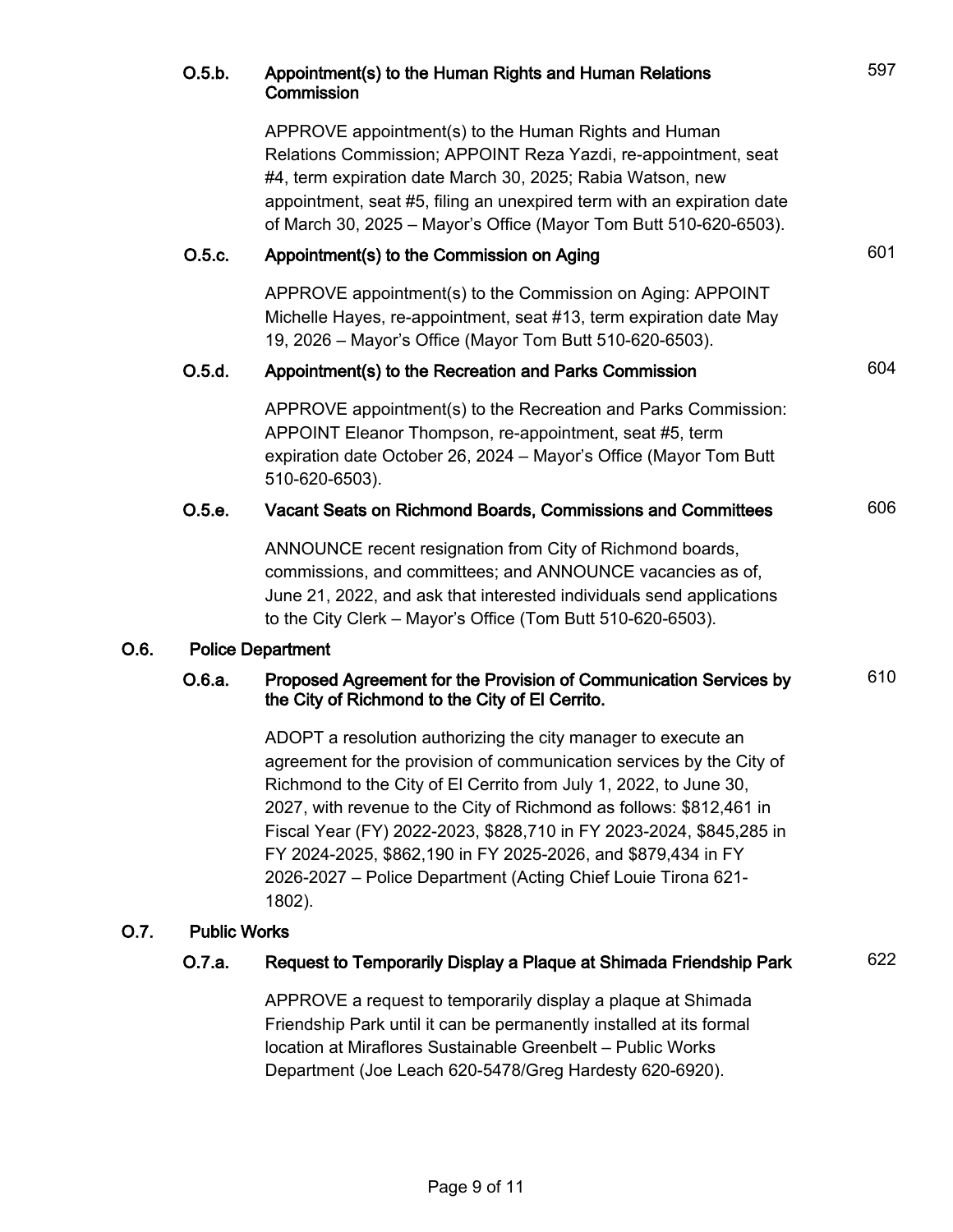## P. ITEMS CONTINUED FROM PREVIOUS MEETINGS

#### P.1. The Contra Costa County is Increasing the Per Capita Cost for Animal Services in the County Cities

662

664

667

759

RECEIVE a presentation from the Contra Costa County Animal Control Department on the proposed new agreement and increase in fees for service – Councilmember Bates (510-620-6743). This item was continued from the May 24, 2022, meeting.

## P.2. Expand The Terms of Appropriated ARPA Flex Funds for Rydin Road **Residents**

AMEND direction provided by City Council on December 21, 2021, which appropriated \$50,000 for flex funds for vehicle repair and servicing, to expand the terms under which these funds can be spent, to be overseen by the Community Development Department - Vice Mayor Eduardo Martinez (510- 620-6593). This item was continued from the June 7, 2022, and June 21, 2022, meetings.

# P.3. FY 2022-2023 Richmond Department and Fund for Children and Youth Grant Awardee Recommendation

APPROVE a recommendation from the Richmond Fund for Children and Youth (RFCY) Oversight Board for Fiscal Year 2022-2023 to award 19 grants in an amount not to exceed \$1,434,317; ADOPT a resolution; and AUTHORIZE the city manager to negotiate and execute Grant Service Agreements with the approved grantees – Richmond Department of Children & Youth (LaShonda White/Patrick Seals 620-6512). This item was continued from the June 21, 2022, meeting.

## P.4. Contract With Ed Fund to Provide Youth Programs to Camp Achieve Youth In Partnership With Community Services-Recreation

APPROVE a contract with West Contra Costa Public Education Fund to provide free youth programs in partnership with Community Services-Recreation to  $6<sup>th</sup>$ ,  $7<sup>th</sup>$  and  $8<sup>th</sup>$  graders through Camp Achieve's 8-week summer camp program. The term of the contract is July 1, 2021 through June 30, 2025, in an amount not to exceed \$54,000 - Community Services Department -Recreation Division (LaShonda White/Ranjana Maharaj/Troy Porter 510-620-6822). This item was continued from the June 21, 2022, meeting.

# Q. STUDY AND ACTION SESSION

# Q.1. East Bay Center for Performing Arts Update 2020-2022 Presentation 941

RECEIVE a presentation from East Bay Center for Performing Arts related to their program growth and meaningful contributions to residents and the City of Richmond – Economic Development, Arts & Culture (Shasa Curl/Winifred Day 620-6512).